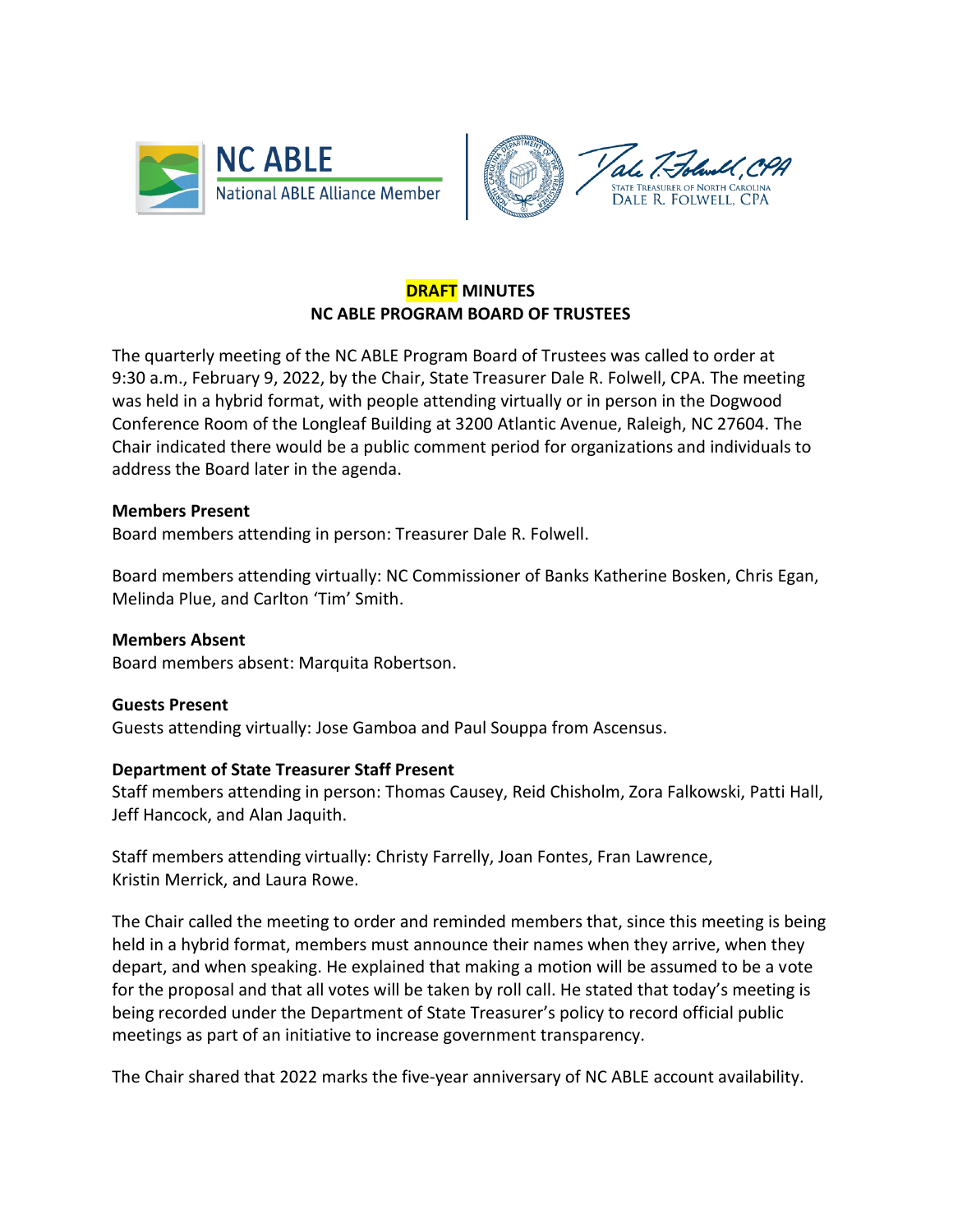## **Ethics Awareness and Identification of Conflicts or Potential Conflicts of Interest**

The Chair asked, pursuant to the ethics rules, about board member conflicts of interest. No conflicts of interest were identified.

The Chair informed the members that the Evaluation of Statement of Economic Interest (SEI) for Carlton "Tim" Smith was available in the appendix. He said that SEI evaluations are a part of the meeting minutes.

## **Approval of Minutes**

The Chair entertained a motion to approve the minutes of the November 10, 2021, NC ABLE Program Board of Trustees meeting. Commissioner Bosken so moved, and Ms. Plue seconded. The motion passed by a unanimous roll call vote of 5-0.

## **National ABLE Alliance Program Manager Contract Update**

The Chair recognized Mr. Jeff Hancock to provide an update on the National ABLE Alliance's program manager contract. Mr. Hancock said that Illinois, the lead state in the National ABLE Alliance, has not yet finalized contract terms with Ascensus. Illinois has extended the current contract with Ascensus through March 31, 2022 to allow additional time for negotiations. This contract extension also applies to North Carolina's implementation agreement.

To avoid a special board meeting, Mr. Hancock proposed that the Board approve a new program management implementation agreement, subject to: (1) the execution of a signed master agreement between the Illinois ABLE Program and Ascensus for National ABLE Alliance services; and (2) the Department successfully negotiating an implementation agreement with Ascensus.

Mr. Chisholm confirmed that a motion of this type would be satisfactory from a legal perspective. The Chair stated that he has complete confidence in Mr. Causey, Mr. Chisholm, and Mr. Hancock to negotiate with Ascensus.

The Chair entertained a motion to approve a new program management implementation agreement with Ascensus, subject to these two conditions. Mr. Egan so moved, and Ms. Plue seconded. The motion passed by a unanimous roll call vote of 5-0.

# **Budget Proposal for 2021-2022**

The Chair recognized Mr. Jeff Hancock to provide an update on the NC ABLE Program budget. Mr. Hancock commented that the North Carolina legislature approved a state budget later last year than is typical. He shared that the General Assembly eliminated the full-time employee position previously included in the NC ABLE Program budget. Mr. Hancock discussed the proposed administrative budget (included in the Board's materials), including revenue and expenditure assumptions.

The Chair entertained a motion to approve the NC ABLE Program budget. Commissioner Bosken so moved, and Mr. Egan seconded. The motion passed by a unanimous roll call vote of 5-0.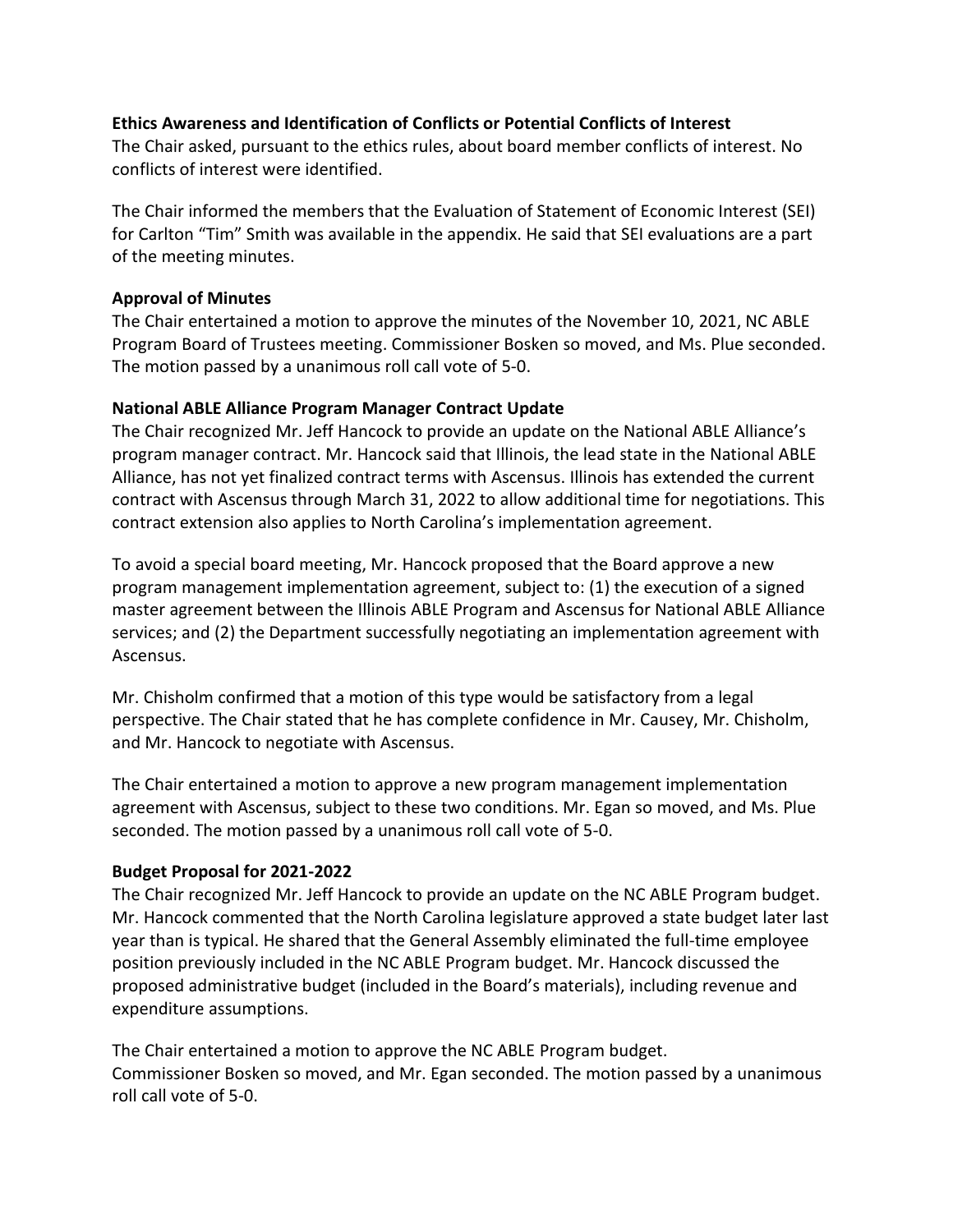The Chair, Treasurer Folwell, stated that he would be handing the gavel to Mr. Thomas Causey and that Mr. Causey would take over as Acting Chair. As the Chair departed, he shared that he was on a call for the NC ABLE Program last night and there was great interest in the Program.

## **Legal Matters**

The Acting Chair recognized Mr. Reid Chisholm to provide a legal update on the NC ABLE Program. Mr. Chisholm presented the Program's annual report to the General Assembly (included in the Board's materials) for the Board's approval. The annual report is required by North Carolina's ABLE statute.

The Acting Chair entertained a motion to approve the report. Commissioner Bosken so moved and Ms. Plue seconded. The motion passed by a unanimous roll call vote of 5-0, with the Acting Chair voting on behalf of the Chair.

Mr. Chisholm then provided an update on the implementation of the Federal ABLE regulations by the National ABLE Alliance and the NC ABLE Program. Mr. Chisholm addressed the expanded types of people who are authorized to open and manage ABLE accounts on behalf of an account owner. He also addressed the certification of authorized individuals and the availability of successor account owners. The NC ABLE Program will implement these items by November. In addition, staff will propose legislation to conform the state ABLE statute to federal law.

## **Communication and Marketing Update**

The Acting Chair recognized Ms. Zora Falkowski to provide an update on communication and marketing efforts for the NC ABLE Program (included the Board's materials). Ms. Falkowski reminded the Board that last quarter she shared some of the great success from National Disability Employment Awareness month. She said that it led to an active fourth quarter, with NC ABLE issuing four press releases. NC ABLE also participated in the NC State Fair's first-ever AccessAbility Day where Treasurer Folwell attended and spoke. She shared that ABLE accounts as a whole are receiving more coverage in national media and we have seen a renewed interest in organizations requesting informational presentations. She said that the presentations have Q&A sessions, which provide great feedback and help identify topics to add to the FAQs on the website. Ms. Falkowski shared that at the close of 2021, NC ABLE released a newsletter and account holder survey, and while responses are still coming in, initial responses have shown trends where we can improve on the Program and increase our communication efforts. She also said NCABLE.org is transitioning to a new NC.gov platform for increased security and accessibility. She stated that as we celebrate the five-year anniversary of NC ABLE account availability, we will use this big milestone to positively promote and raise awareness of the Program throughout the year.

In response to questions about fees and withdrawals, Mr. Hancock explained that checking account fees can be waived by maintaining a minimum daily balance or by electing to receive electronic statements. He said that withdrawals can be processed online or via a phone call.